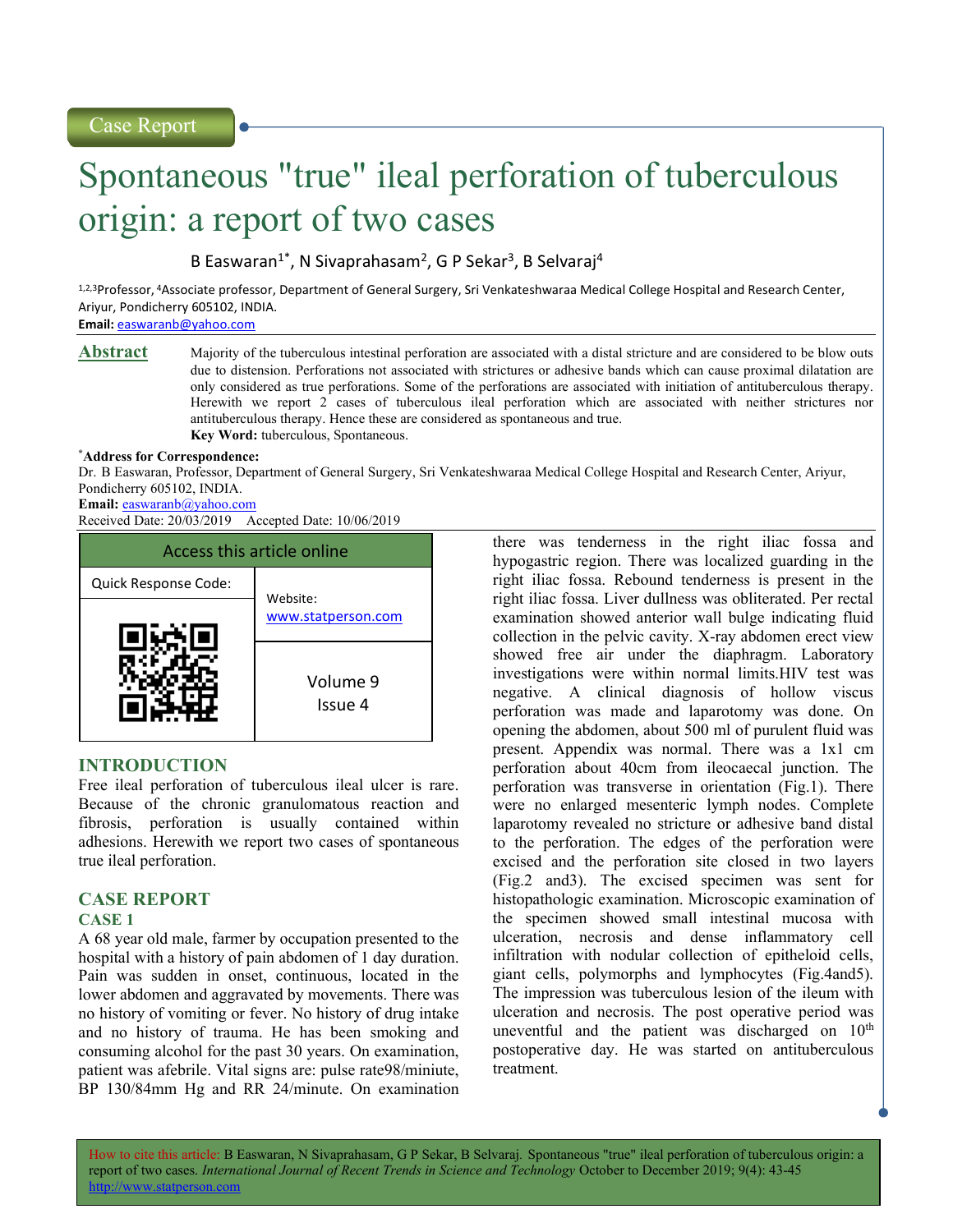

#### Legend:

- Figure 1: A transversly oriented perforation in the ileum. The adjacent bowel appears indurated.
- Figure 2: The edges are excised and bleeding healthy tissue is seen
- Figure 3: Perforation closed in two layers
- Figure 4: Low power view showing granuloma
- Figure 5: High power view showing granuloma with epitheloid cells and giant cells.

Figure 6: Ileal perforation with longitudinal orientation. The HPE report was tuberculosis. When only the Payers' patches is involved, the ulcer is longitudinal. Only when spread through the lymphatics which are transverly oriented occurs, the ulcer attains the classical transverse orientation.

## CASE 2

A 17 year old male patient was admitted with history of pain abdomen for 2 days. The onset was sudden and the pain was present all over the abdomen. It was severe and not related to drugs. No history of vomiting. Continuous fever was present from the time of onset of pain. Not associated with rigors. On examination, the patient was conscious, oriented and febrile. His pulse rate was 130/min, blood pressure was96/60 mm Hg, and respiratory rate was 28/min. the temperature was 100° F. abdomen was guarded and there was tenderness all over the abdomen. Liver dullness was obliterated. Per rectal examination revealed bulging rectovesical pouch indicating fluid collection in the pelvic cavity. Laboratory investigation revealed increased blood urea and serum creatinine (56mg/dl, and 1.2mg/dl respectively). Serum electrolytes were within normal limits. HIV test was negative. X-ray abdomen erect revealed free air under diaphragm. A diagnosis of hollow viscus perforation was made and laparotomy was performed. Abdomen was opened through a midline incision. About 250 ml of purulent fluid was present. There was a 1cm x 0.5 cm sized perforation about 15cm from the ileocaecal junction (Fig.6). The ulcer edges were excised and the perforation was closed in layers. Complete laparotomy revealed no stricture or adhesive band distal to the perforation. After thorough peritoneal lavage, the abdomen was closed. The postoperative period was uneventful and the patient was discharged on 10<sup>th</sup> postoperative day. This ulcer was longitudinal in orientation and to our surprise the HPE

suggeated tuberculosis. The histopatholgy report of the excised wound edges came as: section shows completely ulcerated mucosa with necrosis, fibrosis with infiltration of inflammatory cells with a focal granuloma consisting of epitheloid cells and Langerhans giant cell. Diagnosis isgranulomatous lesion suggestive of tuberculosis. The patient was on antituberculous therapy and followed up.

# DISCUSSION

Intestinal tuberculosis can be ulcerative, hypertrophic or ulcero-hypertrophic. Ulcerative form is more common, but the ulcers rarely perforate. In the ulcerative type, the ulcer bearing segment is moderately indurated and the mesenteric fat in the affected region is increased. Nodules may be present on the serosa. The ulceration is relatively superficial and usually does not penetrate the muscularis propria. The thickness of the wall underlying the ulcer bed is variable and may appear hypertrophic and scarred<sup>1</sup>. The tuberculous ulcer is caused by the spread of the bacilli to the lymphoid tissue of the bowel, and the ulcer presents as one or more annular, circular or oval ulcers lying transversely<sup>2</sup>. The annular or transverse orientation is due to the transversly running lymphatics. However, if the Payer's patch alone is involved, the ulcer may be longitudinal <sup>3</sup>. The chronic inflammatory process of tuberculosis results in fibrosis and formation of adhesions to adjacent organs. This form protection against free perforation and perforations are rare in intestinal tuberculosis4,5. The reported incidence of perforation in patients with intestinal tuberculosis varies from 1-11%.